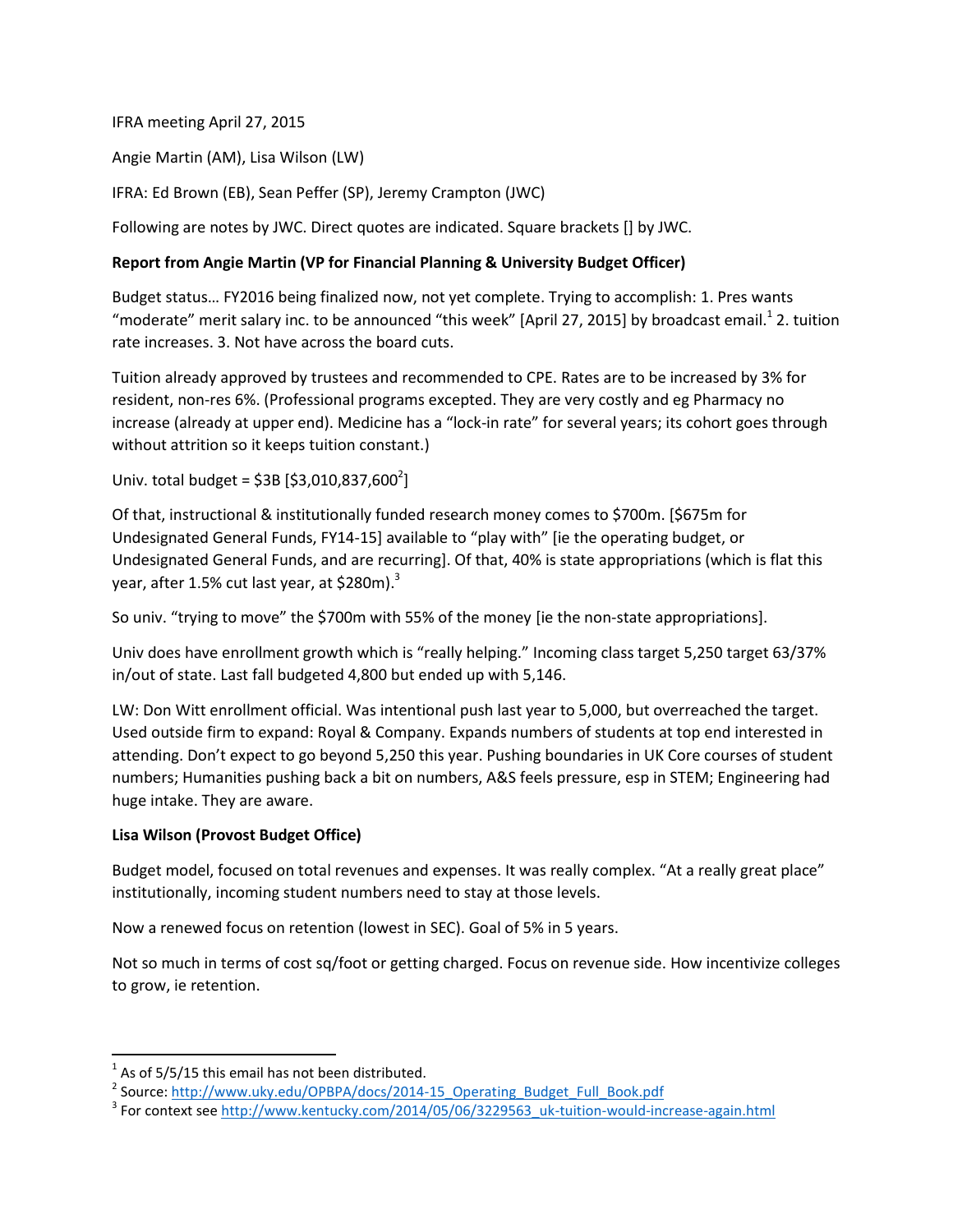Next 5 yrs is seen as the window by Provost and EVPFA (Eric Monday), with goal of investing \$50m over next 5 years. "Performance incentive pool" for first year with budget model parameters: Focusing on retention and graduation; investing in graduate education. How encourage colleges without growth opportunities to grow (A&S is a growth college).

There was \$5m in FY2014-15 budget for College Incentive Programs.<sup>4</sup> Funded two items (1.) summer school 60-40 split if online 40-60 if traditional. These needed additional expenditure of \$2.1m to fund. (2) additional support for increased student numbers of first time freshmen (eg councillors) of \$435,000. This left \$2.467m to colleges as incentive (non-recurring). Focused on "quality and quantity" looking at all colleges regarding undergraduate retention, graduation rates compared to university average. This was 25% of the pool. The other 75% deployed according to how much SCH (75% of the 75%) and student FTE grew (25%).

To do this needed full year data, so worked with AY13-14 (ie., growth in fall 14 was not applied). The \$2.467 then pushed out to colleges according to their share of these two areas.

The "recurring piece of that" was pulled back to university budget to "redeploy again." [Query what "recurring piece" refers to, but something to do with the funds being in Provost reserve and then going into university funds and going out again? "Considered a potential source" if institution needs to balance the budget].

For FY15-16, goal of \$50m in five years. In FY16 there would be \$5m available for "performance incentive funding." Parameters yet to be determined. (Provost meets May 5 with Deans to discuss.) Then forward to VPFA & Pres for approval (or not). Provost wants to start budget mtgs with colleges earlier in year (Oct/Nov for FY16-17 cycle).

*Q* EB: What of non-revenue units? *Ans* LW: increased retention creates demands on resources, so these units will not be out of the conversation. Eg Libraries might need collections increased in order to support research.

*Q* SP: How does the budget model fit with these discussions? *Ans* LW: \$5m is part of the budget model, the "new revised formula" to focus on revenues, no activity-based costing. But each unit still accountable, "need to prove you need the money." *Ans* AM: RCM financial model takes energy to look at costs, allocation of expenses wasn't worth the effort. New focus just on revenue side, got to be entrepreneurial. Also was not a model that could work for all colleges (some colleges would have been in trouble in first year).

Old emphasis on subsidies was detrimental and unfortunate.

 $\overline{\phantom{a}}$ 

Q JWC: F&A. Ans AM: In the 1<sup>st</sup> year, split remain as it is. Continue to follow Administrative Regulation where VPR…. Bigger picture is to return a greater percentage to colleges. Will take time to untangle as don't just have money which is unallocated. So if want to free up money, have to figure out who pays grad students (was paid by F&A)? *Ans* LW: Deans in an odd position on startup (regarding knowing if getting F&A). VPR and Provost discussing how to use startup pool, so colleges can know how to access startup money. That has been ongoing conversation. F&A remain as it has been, with question of how to access startup now under discussion.

<sup>&</sup>lt;sup>4</sup> See http://www.uky.edu/OPBPA/docs/2014-15 Operating\_Budget\_Full\_Book.pdf, p. xxxiv